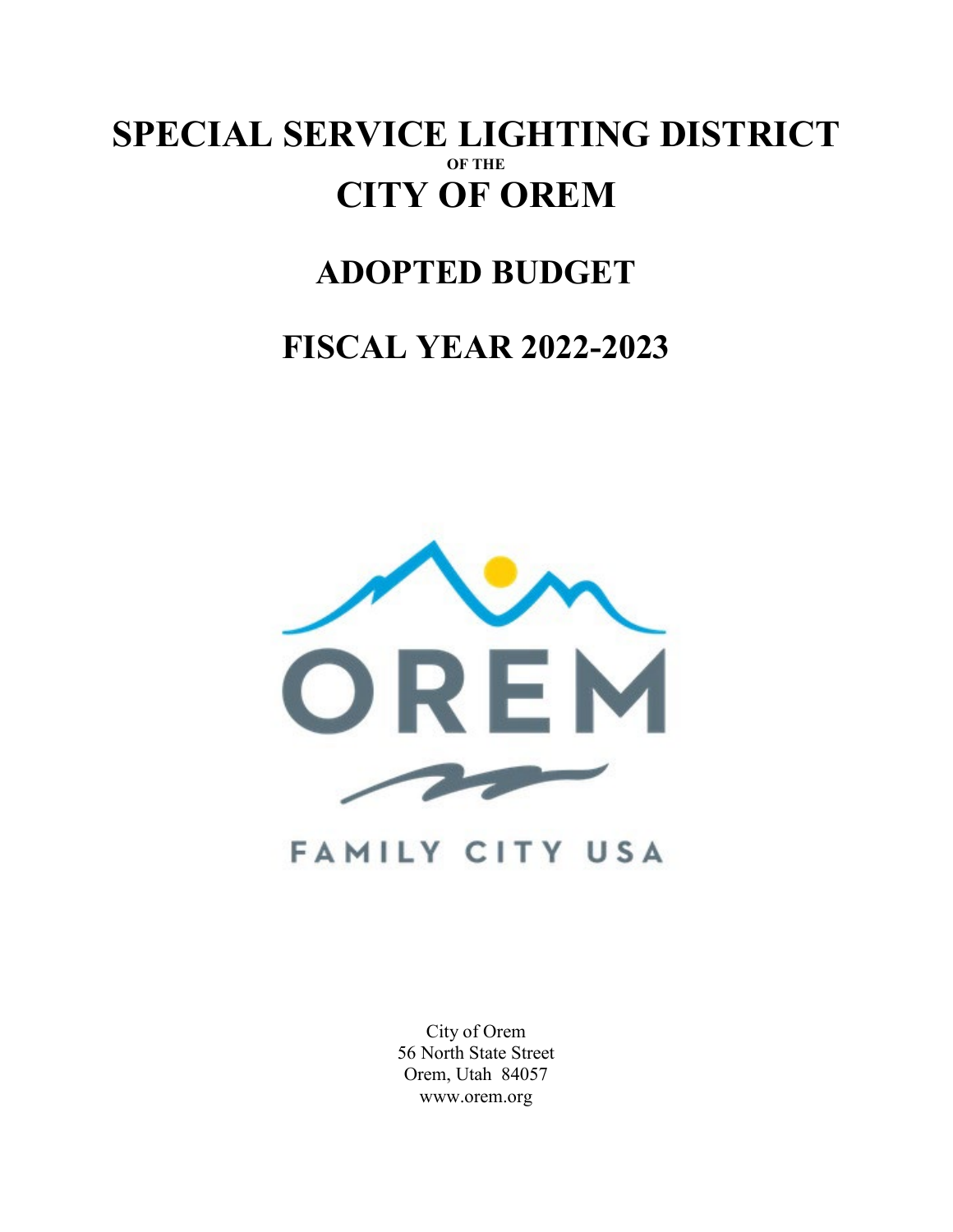#### **FISCAL YEAR 2022-2023**

### **TABLE OF CONTENTS**

#### **ITEM PAGE #**

| <b>Street Lighting Fund</b> |   |
|-----------------------------|---|
|                             |   |
|                             |   |
|                             |   |
| <b>Fees and Charges</b>     |   |
|                             | 6 |
| <b>Fund Transfers</b>       |   |
|                             | 8 |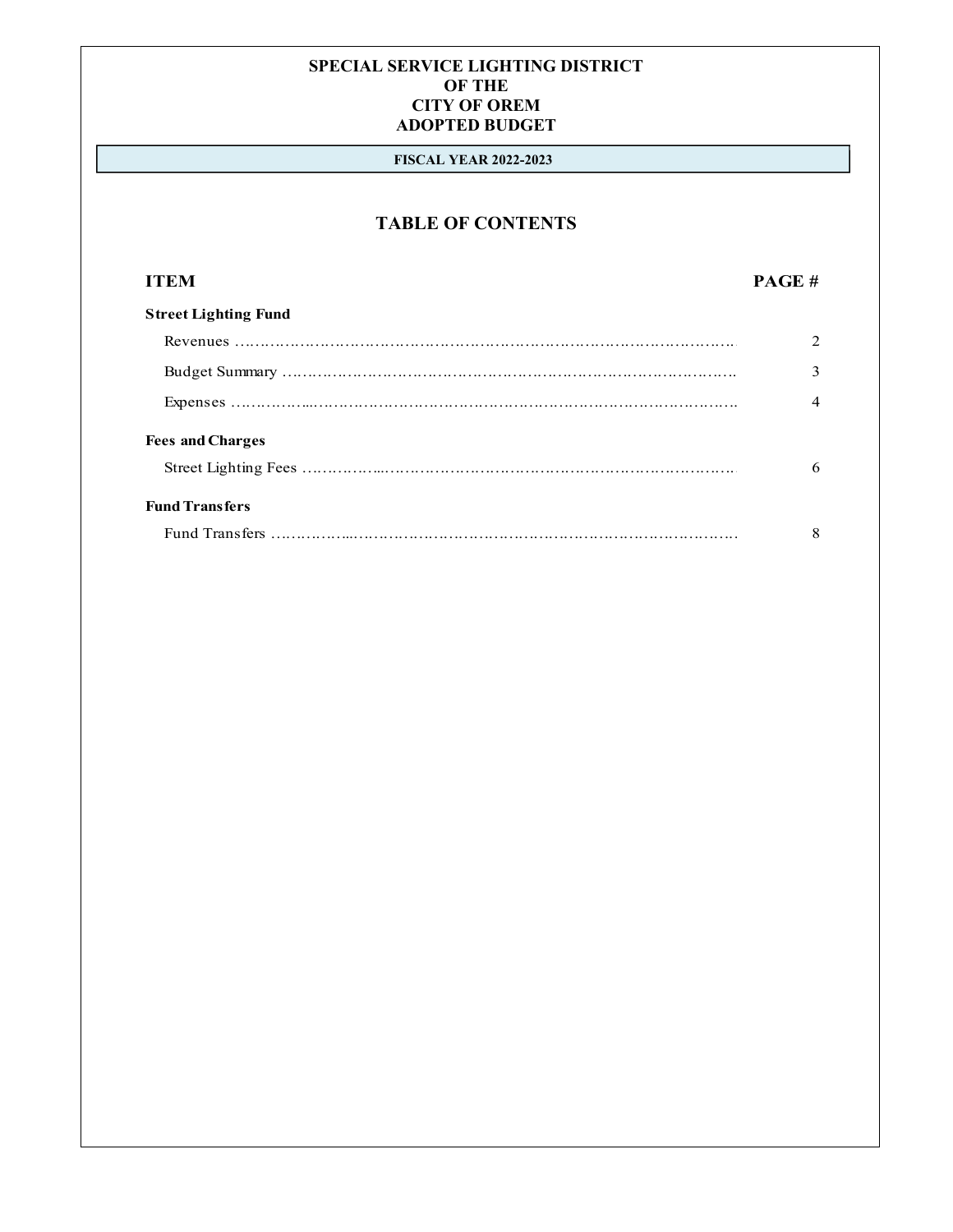**FISCAL YEAR 2022-2023**

# **STREET LIGHTING FUND**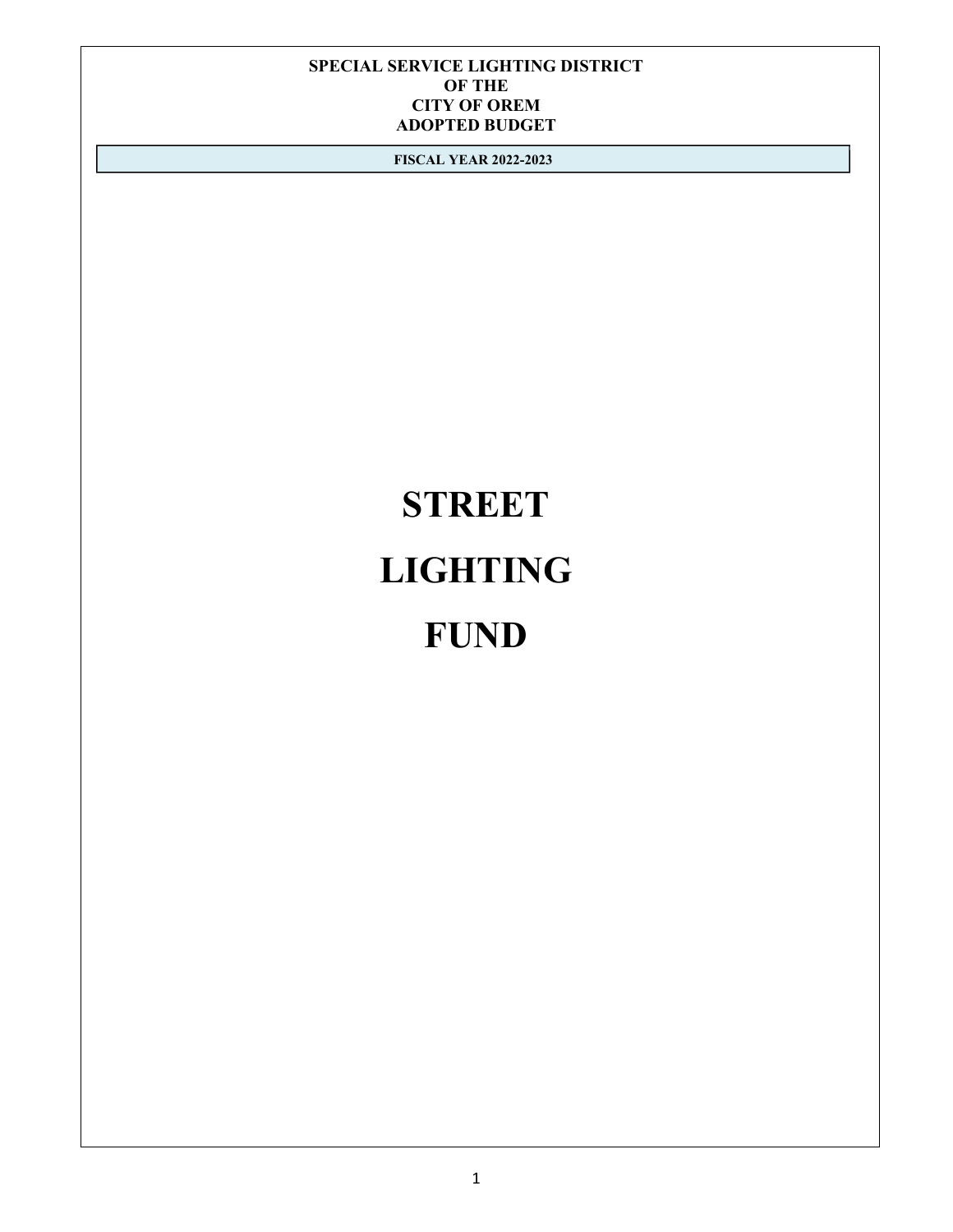#### **FISCAL YEAR 2022-2023**

#### **STREET LIGHTING FUND**

The Special Service Lighting District (or Street Lighting Fund) is a separate legal entity from the City of Orem that has the statutory ability to provide street lighting services within the City. The City Council acts as the governing authority for the Special Service Lighting District.

#### **REVENUES**

Revenues for the Street Lighting Fund are primarily derived from a street lighting fee collected on city utility bills and a contribution from the City's General Fund.

| <b>REVENUE DESCRIPTION</b>     | <b>ACTUAL</b><br><b>FY '19-'20</b> | <b>ACTUAL</b><br>FY '20-'21 |             |   | <b>ESTIMATED</b><br><b>ACTUAL</b><br><b>FY '21-'22</b> | <b>ADOPTED</b><br><b>BUDGET</b><br><b>FY '22-'23</b> |             |
|--------------------------------|------------------------------------|-----------------------------|-------------|---|--------------------------------------------------------|------------------------------------------------------|-------------|
| <b>Street Lighting Fees</b>    | \$<br>842.266                      | S                           | 882,972     | S | 890,000                                                | \$                                                   | 955,000     |
| Interest Earnings              | 41,979                             |                             | 11,108      |   | 10,000                                                 |                                                      | 6,000       |
| Miscellaneous Revenues         | 57,668                             |                             | 162,974     |   | 50,000                                                 |                                                      | 50,000      |
| Contributions from Other Funds | 790,000                            |                             | 15,000      |   | 15,000                                                 |                                                      | 15,000      |
| Appropriations of Surplus      |                                    |                             |             |   | $\qquad \qquad$                                        |                                                      | 115,000     |
| <b>FUND TOTALS</b>             | \$1,731,913                        |                             | \$1,072,054 |   | 965,000                                                |                                                      | \$1.141.000 |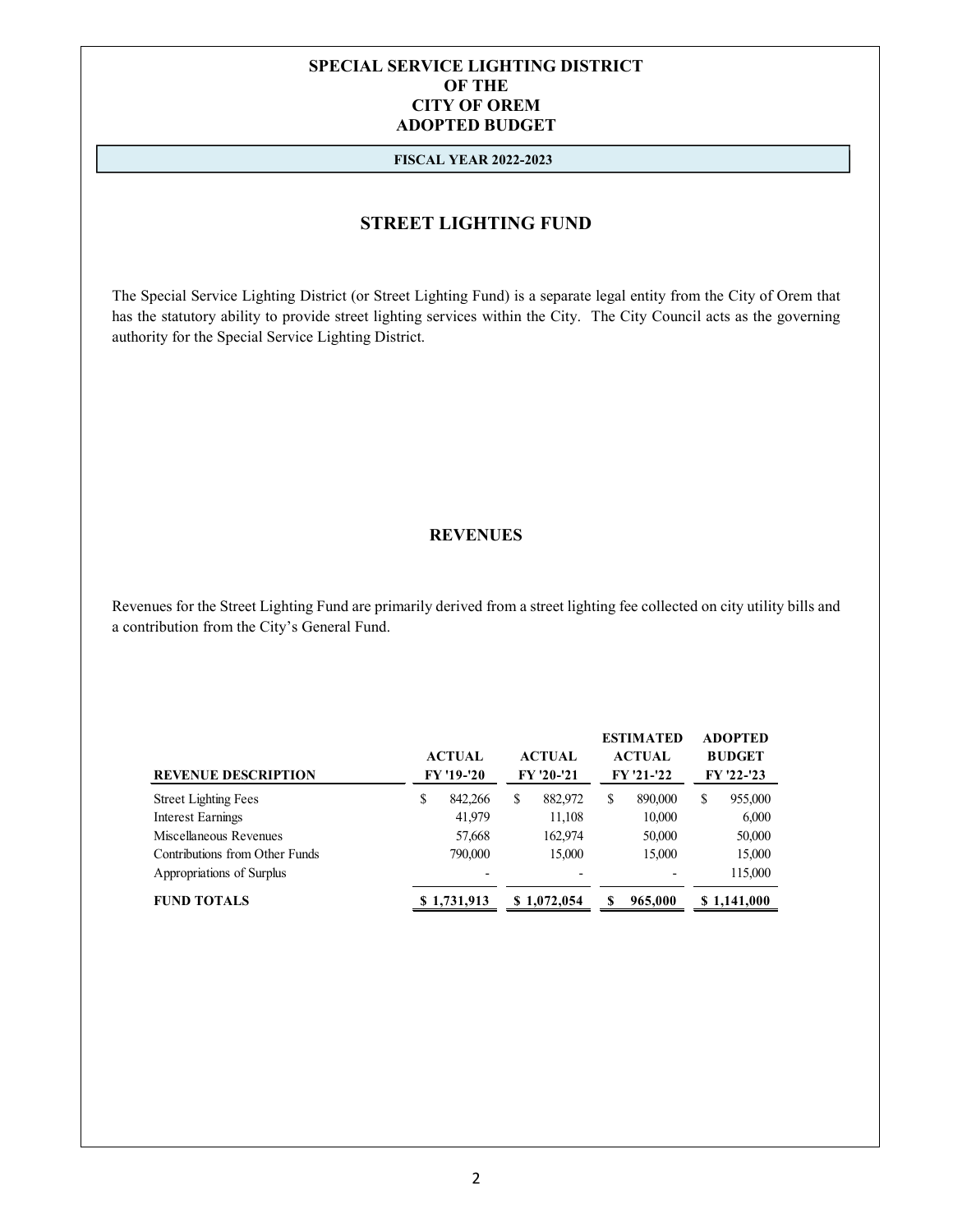#### **FISCAL YEAR 2022-2023**

#### **STREET LIGHTING FUND**

#### **BUDGET SUMMARY**

#### **STREET LIGHTING FUND FY 2022 - 2023**

|                                             | # OF |                  |                   |                          |              |
|---------------------------------------------|------|------------------|-------------------|--------------------------|--------------|
|                                             | EMP. | <b>PERSONNEL</b> | <b>OPERATIONS</b> | <b>CAPITAL</b>           | <b>TOTAL</b> |
| <b>Street Lighting Administration</b>       |      | 164,097          | 271,377           | 277,139                  | 712,613      |
| <b>Street Lighting Electric Power</b>       |      |                  | 140,000           | $\overline{\phantom{0}}$ | 140,000      |
| <b>Street Lighting Energy Savings Lease</b> |      |                  | 288,387           |                          | 288,387      |
| <b>TOTALS</b>                               |      | 164.097          | 699.764           | 277,139                  | 1,141,000    |

\* Number of benefitted employees

#### STREET LIGHTING FUND

Expenditures by Category

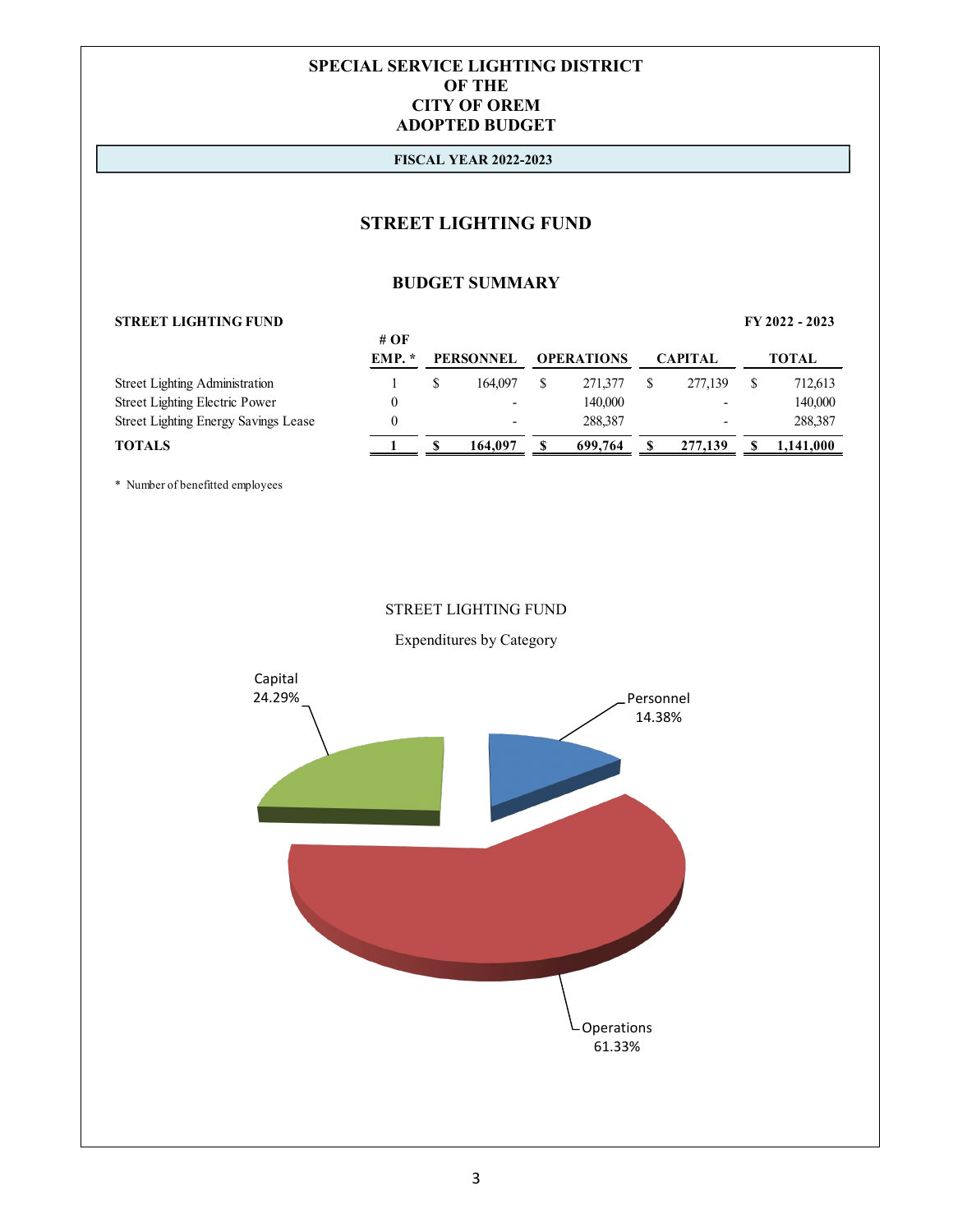#### **FISCAL YEAR 2022-2023**

#### **STREET LIGHTING FUND**

#### **EXPENSES**

Provides administration and maintenance services for the City Street Lighting program and provided funding for the street lighting bonds that paid for the construction of the City-wide street lighting system. In March of 2019, the street lighting fee was continued but modified in order to provide continued funding for maintenance of the street lighting system.

|                                            |          |                                | <b>ESTIMATED</b> |            | <b>ADOPTED</b> |         |               |                   |
|--------------------------------------------|----------|--------------------------------|------------------|------------|----------------|---------|---------------|-------------------|
|                                            |          | <b>ACTUAL</b><br><b>ACTUAL</b> |                  |            | <b>ACTUAL</b>  |         | <b>BUDGET</b> |                   |
| <b>EXPENSE DESCRIPTION</b>                 |          | FY '19-'20                     |                  | FY '20-'21 | FY '21-'22     |         |               | <b>FY '22-'23</b> |
| Salaries & Wages - Permanent               | \$       | 62,982                         | \$               | 66,525     | \$             | 67,085  | \$            | 49,791            |
| Salaries & Wages - Temporary               |          | 46.975                         |                  | 46,558     |                | 64,300  |               | 64,300            |
| Salaries & Wages - Overtime                |          | 12,423                         |                  | 13,262     |                | 11,000  |               | 11,000            |
| Fringe Benefits                            |          | 46,339                         |                  | 30,173     |                | 42,830  |               | 39,006            |
| Subscriptions, Memberships, & Publications |          | 40                             |                  | 200        |                | 250     |               | 250               |
| Employee Development                       |          | 1,304                          |                  | 903        |                | 2,350   |               | 2,350             |
| <b>Supplies</b>                            |          | 7,117                          |                  | 5,136      |                | 6,000   |               | 6,000             |
| Uniforms                                   |          | 670                            |                  | 443        |                | 700     |               | 700               |
| Equipment                                  |          | 8,164                          |                  | 3,867      |                | 13,500  |               | 13,500            |
| Fuel                                       |          | 1,937                          |                  | 2,483      |                | 2,800   |               | 3,500             |
| <b>Electric Power</b>                      |          | 123,481                        |                  | 124,286    |                | 140,000 |               | 140,000           |
| Telephone & Communications                 |          | 2,059                          |                  | 1,396      |                | 2,000   |               | 2,000             |
| Maintenance & Repair                       |          | 20,392                         |                  | 7,840      |                | 56,840  |               | 56,840            |
| Fleet Maintenance Charge                   |          | 3,454                          |                  | 5,017      |                | 3,922   |               | 4,130             |
| Facilities Maintenance Charge              |          |                                |                  | 791        |                | 791     |               | 975               |
| Professional & Technical Services          |          | 45                             |                  |            |                | 3,250   |               | 3,250             |
| Insurance & Surety                         |          | 3,000                          |                  | 568        |                | 571     |               | 1,751             |
| Miscellaneous Expenses                     |          |                                |                  | 130        |                | 800     |               | 800               |
| Administration Charge                      |          | 56,037                         |                  | 56,302     |                | 60,327  |               | 68,107            |
| Purchasing & Warehousing Charge            |          | 9,458                          |                  | 3,155      |                | 3,268   |               | 4,445             |
| Information Technology Charge              |          | 6,790                          |                  | 8,785      |                | 8,829   |               | 10,159            |
| Equipment Lease/Rent                       |          | 1,230                          |                  | 399        |                | 2,500   |               | 2,500             |
| 311 Services Charge                        |          |                                |                  |            |                | 9,593   |               | 10,881            |
| <b>Bad Debt Expense</b>                    |          | 642                            |                  | 634        |                | 2,000   |               | 2,000             |
| Depreciation Expense                       |          | 67,692                         |                  | 91,106     |                |         |               |                   |
| <b>Street Lighting Construction</b>        |          |                                |                  |            |                | 87,966  |               | 175,889           |
| Vehicle Replacement & Other Capital Items  |          |                                |                  |            |                | 1,250   |               | 101,250           |
| Contributions to Other Funds               |          | 368,343                        |                  | 370,880    |                | 370,278 |               | 365,626           |
| <b>FUND TOTALS</b>                         | <b>S</b> | 850,574                        | S                | 840,839    | S              | 965,000 |               | \$1,141,000       |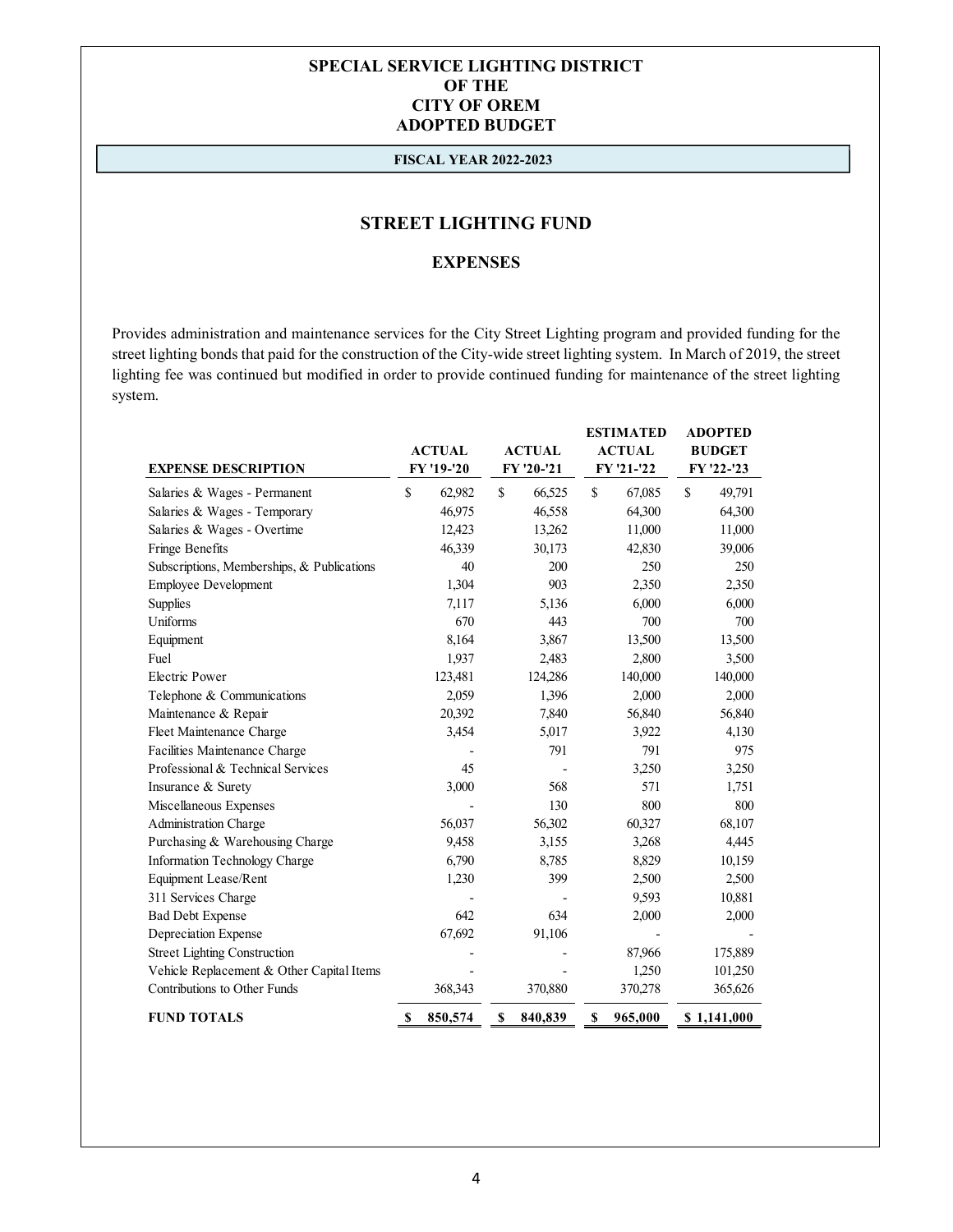**FISCAL YEAR 2022-2023**

## **FEES & CHARGES**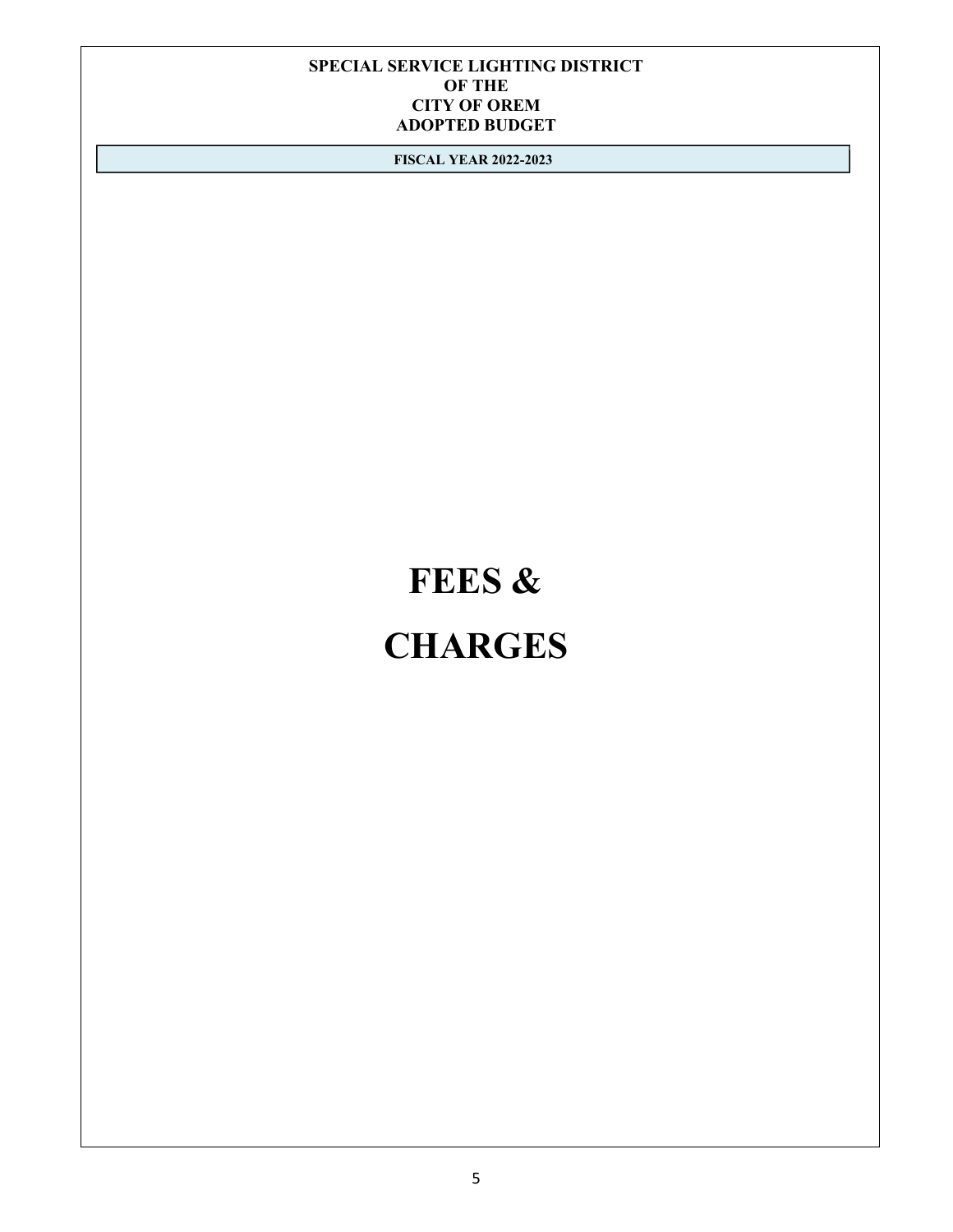#### **FISCAL YEAR 2022-2023**

#### **STREET LIGHTING FUND**

#### **FEES & CHARGES**

The City has moved into maintaining a mature street lighting system. The fees listed in the table below will cover ongoing system operations and maintenance with a small capital budget. The City has adopted the new ELU structure which bills each residence, business, and institution one ELU of \$2.53 per month. As of this fiscal year, all residential neighborhoods are now billed the new ELU rate.

#### *STREET LIGHTING FEE*

| <b>Fee Description</b>                                                                             | <b>Adopted Fee</b> |
|----------------------------------------------------------------------------------------------------|--------------------|
| Street Lighting Fee (cost per month):                                                              |                    |
| All Neighborhoods                                                                                  | \$2.53             |
| All businesses, apartments, institutional accounts (schools, churches, nonprofits,<br>$etc.$ ) $*$ | \$2.53             |

\* Businesses will pay their annual street lighting fee upon issuance or renewal of their business license.  $(12$  Months x  $$2.53 = $30.36$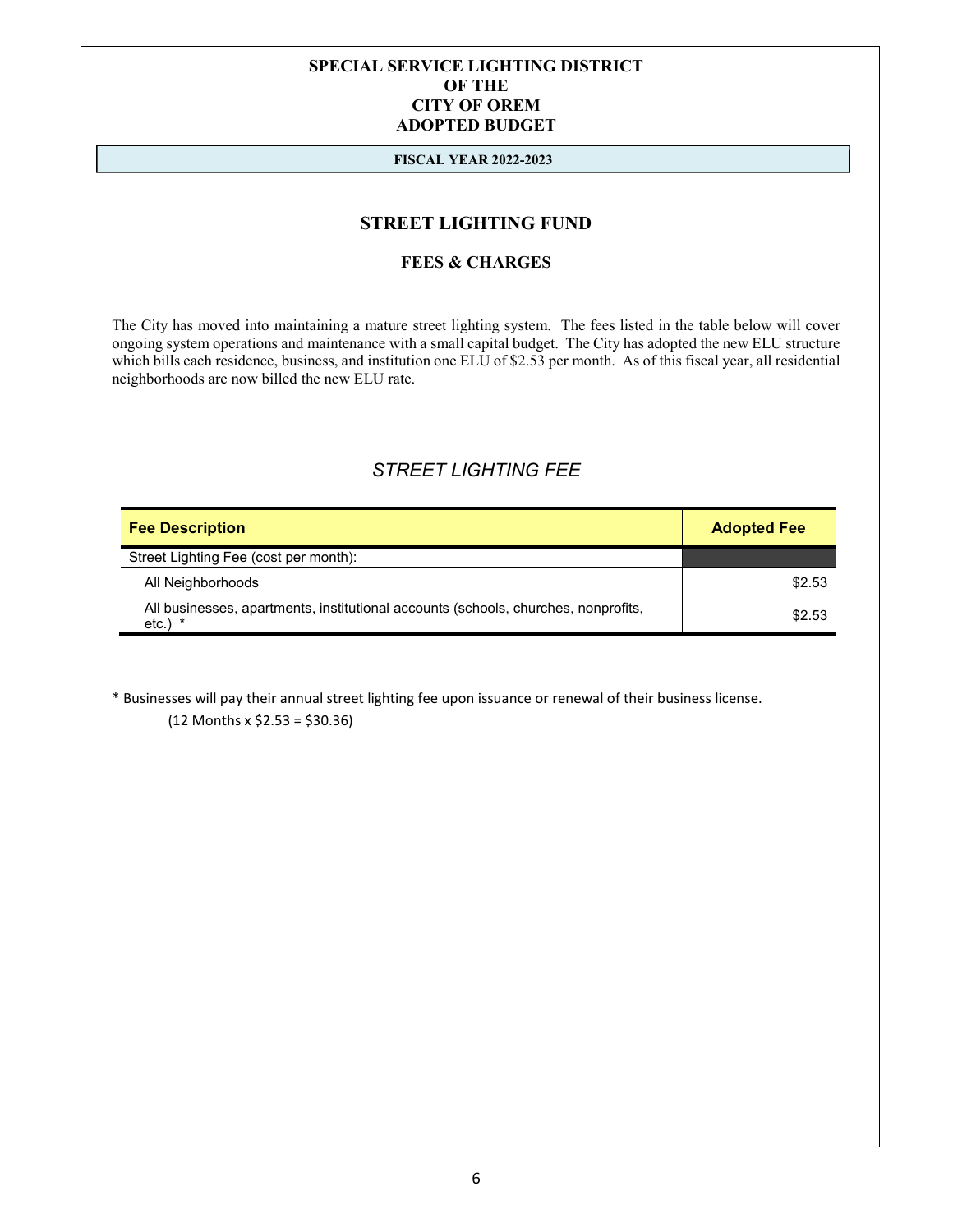**FISCAL YEAR 2022-2023**

## **FUND**

## **TRANSFERS**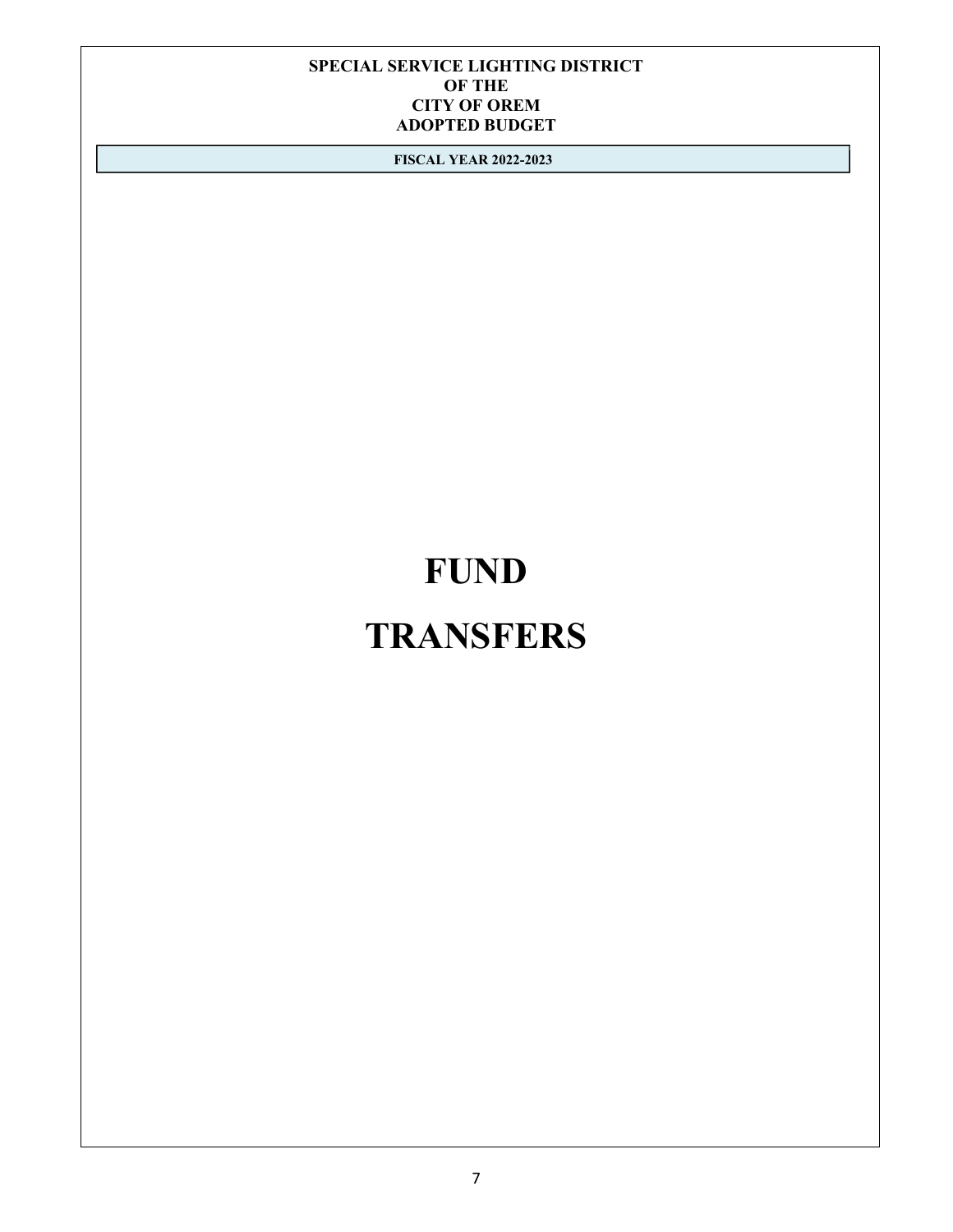#### **FISCAL YEAR 2022-2023**

#### **STREET LIGHTING FUND**

#### **OVERVIEW**

This section of the FY 2022-2023 Adopted Budget outlines and summarizes the transfers of money from the City's Street Lighting Fund to other funds as required under Utah Municipal Code 10-6-135.5(3)(b).

#### **TRANSFERS**

The Street Lighting Fund transfers that are not classified as an allocation of costs between funds, are not associated with costs pertaining to the purpose for which this fund was created, and will not be repaid are listed in the table below.

Street Lighting Fund General Fund \$ 15,000 1.3%

**% OF TOTAL TRANSFER ENTERPRISE FUND TRANSFER FROM TRANSFER TO AMOUNT EXPENDITURES**